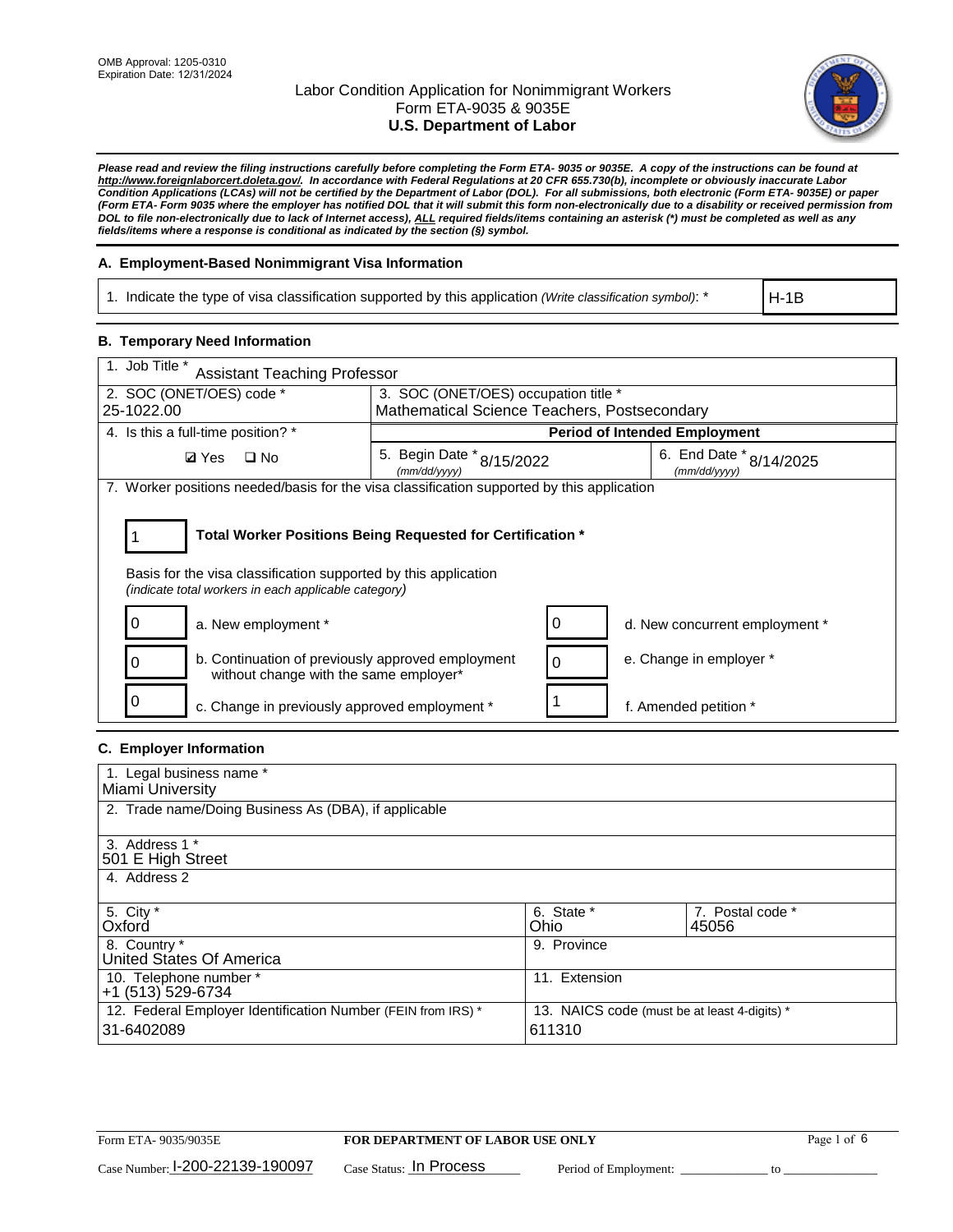

## **D. Employer Point of Contact Information**

**Important Note**: The information contained in this Section must be that of an employee of the employer who is authorized to act on behalf of the employer in labor certification matters. The information in this Section must be different from the agent or attorney information listed in Section E, unless the attorney is an employee of the employer.

| 1. Contact's last (family) name *                       | 2. First (given) name * |                     | 3. Middle name(s)         |
|---------------------------------------------------------|-------------------------|---------------------|---------------------------|
| Smart                                                   | Aimee                   |                     | M                         |
| 4. Contact's job title *<br>Paralegal                   |                         |                     |                           |
| 5. Address 1 *<br>Miami University                      |                         |                     |                           |
| 6. Address 2<br>501 E High Street, 205 B Roudebush Hall |                         |                     |                           |
| 7. City *<br>Oxford                                     |                         | 8. State *<br>Ohio  | 9. Postal code *<br>45056 |
| 10. Country *<br>United States Of America               |                         | 11. Province        |                           |
| 12. Telephone number *                                  | Extension<br>13.        | 14. E-Mail address  |                           |
| +1 (513) 529-6734                                       |                         | smarta2@miamioh.edu |                           |

## **E. Attorney or Agent Information (If applicable)**

**Important Note**: The employer authorizes the attorney or agent identified in this section to act on its behalf in connection with the filing of this application.

| 1. Is the employer represented by an attorney or agent in the filing of this application? *<br>If "Yes," complete the remainder of Section E below. |                         |                                                      |                                         |                   | <b>Ø</b> Yes | $\Box$ No |
|-----------------------------------------------------------------------------------------------------------------------------------------------------|-------------------------|------------------------------------------------------|-----------------------------------------|-------------------|--------------|-----------|
| 2. Attorney or Agent's last (family) name §                                                                                                         | 3. First (given) name § |                                                      |                                         | 4. Middle name(s) |              |           |
| Woodard                                                                                                                                             | John                    |                                                      |                                         |                   |              |           |
| 5. Address 1 §<br>501 E High Street                                                                                                                 |                         |                                                      |                                         |                   |              |           |
| 6. Address 2                                                                                                                                        |                         |                                                      |                                         |                   |              |           |
| 7. City §<br>Oxford                                                                                                                                 |                         | Ohio                                                 | 8. State §<br>9. Postal code §<br>45056 |                   |              |           |
| 10. Country §<br>United States Of America                                                                                                           |                         | 11. Province                                         |                                         |                   |              |           |
| 12. Telephone number §                                                                                                                              | 13. Extension           |                                                      | 14. E-Mail address                      |                   |              |           |
| +1 (513) 529-6734                                                                                                                                   | woodarje@miamioh.edu    |                                                      |                                         |                   |              |           |
| 15. Law firm/Business name §                                                                                                                        |                         |                                                      | 16. Law firm/Business FEIN §            |                   |              |           |
| Miami University/Office of General Counsel                                                                                                          |                         |                                                      | 31-6402089                              |                   |              |           |
| 17. State Bar number (only if attorney) §                                                                                                           |                         | 18. State of highest court where attorney is in good |                                         |                   |              |           |
| 0085959                                                                                                                                             |                         | standing (only if attorney) §<br>Ohio                |                                         |                   |              |           |
| 19. Name of the highest State court where attorney is in good standing (only if attorney) §                                                         |                         |                                                      |                                         |                   |              |           |
| Supreme Court of Ohio                                                                                                                               |                         |                                                      |                                         |                   |              |           |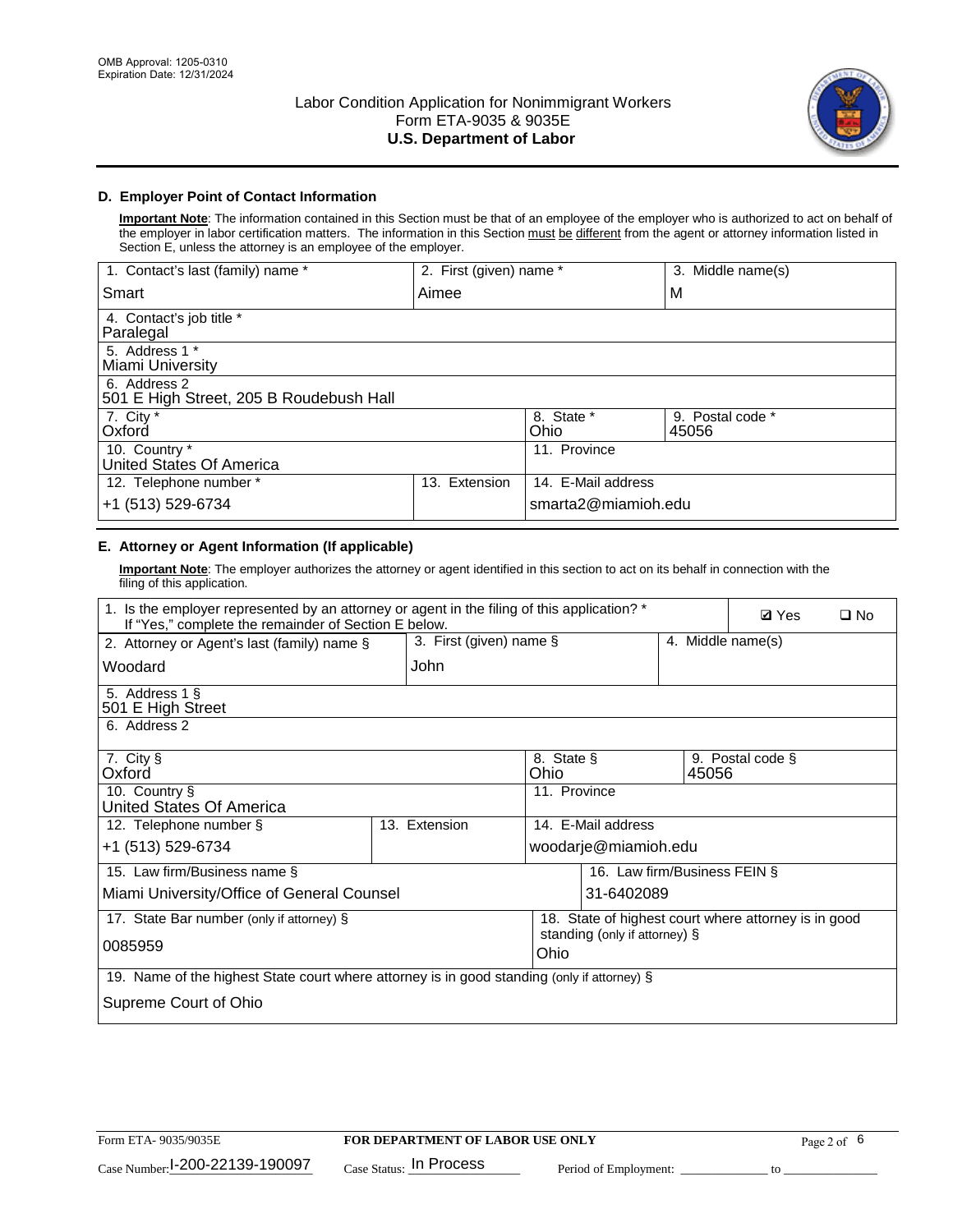

#### **F. Employment and Wage Information**

**Important Note**: The employer must define the intended place(s) of employment with as much geographic specificity as possible. Each intended place(s) of employment listed below must be the worksite or physical location where the work will actually be performed and cannot be a P.O. Box. The employer must identify all intended places of employment, including those of short duration, on the LCA. 20 CFR 655.730(c)(5). If the employer is submitting this form non-electronically and the work is expected to be performed in more than one location, an attachment must be submitted in order to complete this section. An employer has the option to use either a single Form ETA-9035/9035E or multiple forms to disclose all intended places of employment. If the employer has more than ten (10) intended places of employment at the time of filing this application, the employer must file as many additional LCAs as are necessary to list all intended places of employment. See the form instructions for further information about identifying all intended places of employment.

#### a.*Place of Employment Information* 1

| 1. Enter the estimated number of workers that will perform work at this place of employment under<br>the LCA.* |                                                                                                                                                       |  |                                          |                      | 1 |             |  |
|----------------------------------------------------------------------------------------------------------------|-------------------------------------------------------------------------------------------------------------------------------------------------------|--|------------------------------------------|----------------------|---|-------------|--|
|                                                                                                                | 2. Indicate whether the worker(s) subject to this LCA will be placed with a secondary entity at this<br>place of employment. *                        |  |                                          |                      |   | <b>Ø</b> No |  |
|                                                                                                                | 3. If "Yes" to question 2, provide the legal business name of the secondary entity. §                                                                 |  |                                          |                      |   |             |  |
|                                                                                                                | 4. Address 1 *                                                                                                                                        |  |                                          |                      |   |             |  |
|                                                                                                                | Department of Information Systems and Analytics                                                                                                       |  |                                          |                      |   |             |  |
| 5. Address 2                                                                                                   | Miami University                                                                                                                                      |  |                                          |                      |   |             |  |
| 6. City *<br>Oxford                                                                                            |                                                                                                                                                       |  | 7. County *<br><b>Butler</b>             |                      |   |             |  |
| Ohio                                                                                                           | 8. State/District/Territory *                                                                                                                         |  | 9. Postal code *<br>45056                |                      |   |             |  |
|                                                                                                                | 10. Wage Rate Paid to Nonimmigrant Workers *                                                                                                          |  | 10a. Per: (Choose only one)*             |                      |   |             |  |
|                                                                                                                | From* $\S$ 43910 00 To: $\S$<br>106000 00                                                                                                             |  | □ Hour □ Week □ Bi-Weekly □ Month ☑ Year |                      |   |             |  |
|                                                                                                                | 11. Prevailing Wage Rate *                                                                                                                            |  | 11a. Per: (Choose only one)*             |                      |   |             |  |
|                                                                                                                | $\sin 43910$ 00                                                                                                                                       |  | □ Hour □ Week □ Bi-Weekly □ Month ☑ Year |                      |   |             |  |
|                                                                                                                | Questions 12-14. Identify the source used for the prevailing wage (PW) (check and fully complete only one): *                                         |  |                                          |                      |   |             |  |
| 12.<br>$\Box$                                                                                                  | a. PWD tracking number §<br>A Prevailing Wage Determination (PWD) issued by the Department of Labor                                                   |  |                                          |                      |   |             |  |
| 13.<br>$\mathbf v$                                                                                             | A PW obtained independently from the Occupational Employment Statistics (OES) Program                                                                 |  |                                          |                      |   |             |  |
|                                                                                                                | a. Wage Level (check one): §                                                                                                                          |  |                                          | b. Source Year §     |   |             |  |
|                                                                                                                | ☑ ⊦<br>□⊪<br>$\square$ $\square$<br>$\Box$ IV<br>$\Box$ N/A                                                                                           |  |                                          | 7/1/2021 - 6/30/2022 |   |             |  |
| 14.                                                                                                            | A PW obtained using another legitimate source (other than OES) or an independent authoritative source                                                 |  |                                          |                      |   |             |  |
|                                                                                                                | a. Source Type (check one): §<br>b. Source Year §<br>$\Box$ CBA<br>$\Box$ DBA                                                                         |  |                                          |                      |   |             |  |
|                                                                                                                | $\square$ SCA<br>$\Box$ Other/ PW Survey<br>c. If responded "Other/ PW Survey" in question 14.a, enter the name of the survey producer or publisher § |  |                                          |                      |   |             |  |
|                                                                                                                |                                                                                                                                                       |  |                                          |                      |   |             |  |
|                                                                                                                | d. If responded "Other/ PW Survey" in question 14.a, enter the title or name of the PW survey §                                                       |  |                                          |                      |   |             |  |
|                                                                                                                |                                                                                                                                                       |  |                                          |                      |   |             |  |
|                                                                                                                |                                                                                                                                                       |  |                                          |                      |   |             |  |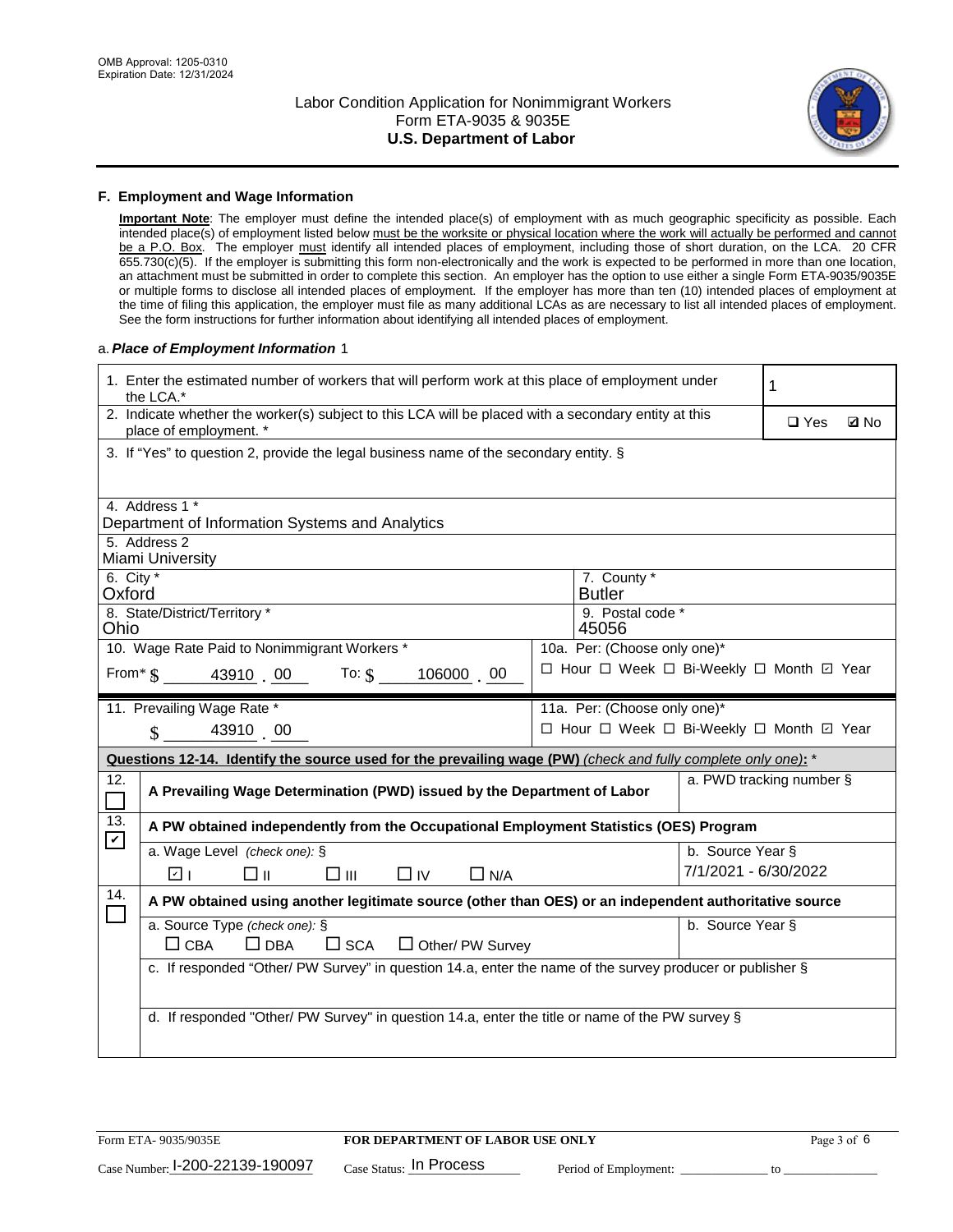

## **G. Employer Labor Condition Statements**

! *Important Note:* In order for your application to be processed, you MUST read Section G of the Form ETA-9035CP - General Instructions for the 9035 & 9035E under the heading "Employer Labor Condition Statements" and agree to all four (4) labor condition statements summarized below:

- (1) **Wages:** The employer shall pay nonimmigrant workers at least the prevailing wage or the employer's actual wage, whichever is higher, and pay for non-productive time. The employer shall offer nonimmigrant workers benefits and eligibility for benefits provided as compensation for services on the same basis as the employer offers to U.S. workers. The employer shall not make deductions to recoup a business expense(s) of the employer including attorney fees and other costs connected to the performance of H-1B, H-1B1, or E-3 program functions which are required to be performed by the employer. This includes expenses related to the preparation and filing of this LCA and related visa petition information. 20 CFR 655.731;
- (2) **Working Conditions:** The employer shall provide working conditions for nonimmigrants which will not adversely affect the working conditions of workers similarly employed. The employer's obligation regarding working conditions shall extend for the duration of the validity period of the certified LCA or the period during which the worker(s) working pursuant to this LCA is employed by the employer, whichever is longer. 20 CFR 655.732;
- (3) **Strike, Lockout, or Work Stoppage:** At the time of filing this LCA, the employer is not involved in a strike, lockout, or work stoppage in the course of a labor dispute in the occupational classification in the area(s) of intended employment. The employer will notify the Department of Labor within 3 days of the occurrence of a strike or lockout in the occupation, and in that event the LCA will not be used to support a petition filing with the U.S. Citizenship and Immigration Services (USCIS) until the DOL Employment and Training Administration (ETA) determines that the strike or lockout has ended. 20 CFR 655.733; and
- (4) **Notice:** Notice of the LCA filing was provided no more than 30 days before the filing of this LCA or will be provided on the day this LCA is filed to the bargaining representative in the occupation and area of intended employment, or if there is no bargaining representative, to workers in the occupation at the place(s) of employment either by electronic or physical posting. This notice was or will be posted for a total period of 10 days, except that if employees are provided individual direct notice by e-mail, notification need only be given once. A copy of the notice documentation will be maintained in the employer's public access file. A copy of this LCA will be provided to each nonimmigrant worker employed pursuant to the LCA. The employer shall, no later than the date the worker(s) report to work at the place(s) of employment, provide a signed copy of the certified LCA to the worker(s) working pursuant to this LCA. 20 CFR 655.734.

1. **I have read and agree to** Labor Condition Statements 1, 2, 3, and 4 above and as fully explained in Section G of the Form ETA-9035CP – General Instructions for the 9035 & 9035E and the Department's regulations at 20 CFR 655 Subpart H. \*

**Ø**Yes ロNo

#### **H. Additional Employer Labor Condition Statements –H-1B Employers ONLY**

!**Important Note***:* In order for your H-1B application to be processed, you MUST read Section H – Subsection 1 of the Form ETA 9035CP – General Instructions for the 9035 & 9035E under the heading "Additional Employer Labor Condition Statements" and answer the questions below.

#### *a. Subsection 1*

| 1. At the time of filing this LCA, is the employer H-1B dependent? §                                                                                                                                                                                                 |  |  | ⊡ No |            |
|----------------------------------------------------------------------------------------------------------------------------------------------------------------------------------------------------------------------------------------------------------------------|--|--|------|------------|
| 2. At the time of filing this LCA, is the employer a willful violator? $\S$                                                                                                                                                                                          |  |  | ⊡ No |            |
| 3. If "Yes" is marked in questions H.1 and/or H.2, you must answer "Yes" or "No" regarding<br>whether the employer will use this application ONLY to support H-1B petitions or extensions of<br>status for exempt H-1B nonimmigrant workers? §                       |  |  | ∩ No |            |
| 4. If "Yes" is marked in question H.3, identify the statutory basis for the<br>$\Box$ \$60,000 or higher annual wage<br>exemption of the H-1B nonimmigrant workers associated with this<br>□ Master's Degree or higher in related specialty<br>$\Box$ Both<br>LCA. § |  |  |      |            |
| H-1B Dependent or Willful Violator Employers -Master's Degree or Higher Exemptions ONLY                                                                                                                                                                              |  |  |      |            |
| 5. Indicate whether a completed Appendix A is attached to this LCA covering any H-1B<br>nonimmigrant worker for whom the statutory exemption will be based <b>ONLY</b> on attainment of a<br>Master's Degree or higher in related specialty. §                       |  |  | ⊡ No | $\Box$ N/A |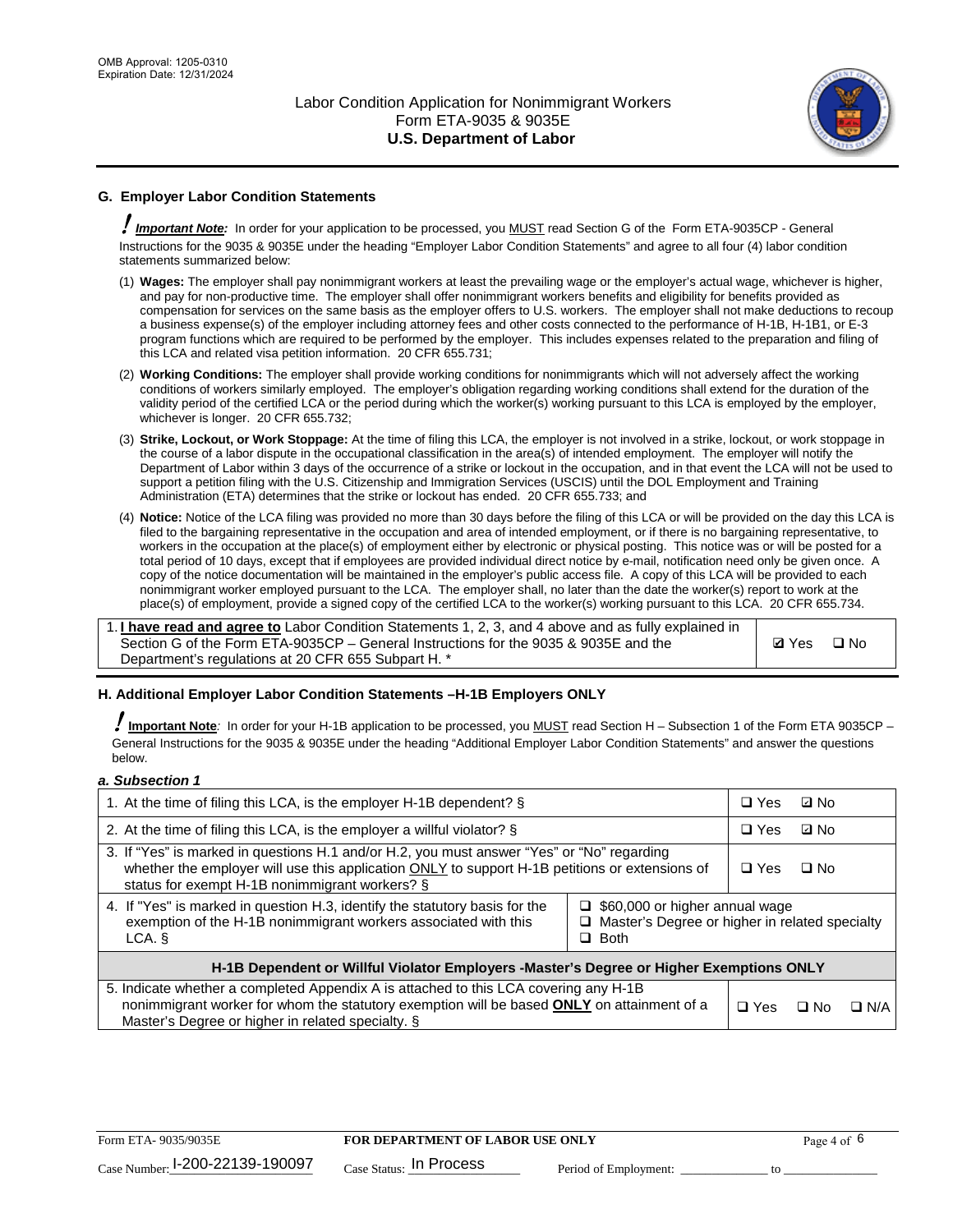

**If you marked "Yes" to questions H.a.1 (H-1B dependent) and/or H.a.2 (H-1B willful violator) and "No" to question H.a.3 (exempt H-1B nonimmigrant workers), you MUST read Section H – Subsection 2 of the Form ETA 9035CP – General Instructions for the 9035 & 9035E under the heading "Additional Employer Labor Condition Statements" and indicate your agreement to all three (3) additional statements summarized below.**

#### *b. Subsection 2*

- A. **Displacement:** An H-1B dependent or willful violator employer is prohibited from displacing a U.S. worker in its own workforce within the period beginning 90 days before and ending 90 days after the date of filing of the visa petition. 20 CFR 655.738(c);
- B. **Secondary Displacement:** An H-1B dependent or willful violator employer is prohibited from placing an H-1B nonimmigrant worker(s) with another/secondary employer where there are indicia of an employment relationship between the nonimmigrant worker(s) and that other/secondary employer (thus possibly affecting the jobs of U.S. workers employed by that other employer), unless and until the employer subject to this LCA makes the inquiries and/or receives the information set forth in 20 CFR 655.738(d)(5) concerning that other/secondary employer's displacement of similarly employed U.S. workers in its workforce within the period beginning 90 days before and ending 90 days after the date of such placement. 20 CFR 655.738(d). Even if the required inquiry of the secondary employer is made, the H-1B dependent or willful violator employer will be subject to a finding of a violation of the secondary displacement prohibition if the secondary employer, in fact, displaces any U.S. worker(s) during the applicable time period; and
- C. **Recruitment and Hiring:** Prior to filing this LCA or any petition or request for extension of status for nonimmigrant worker(s) supported by this LCA, the H-1B dependent or willful violator employer must take good faith steps to recruit U.S. workers for the job(s) using procedures that meet industry-wide standards and offer compensation that is at least as great as the required wage to be paid to the nonimmigrant worker(s) pursuant to 20 CFR 655.731(a). The employer must offer the job(s) to any U.S. worker who applies and is equally or better qualified for the job than the nonimmigrant worker. 20 CFR 655.739.

| 6. I have read and agree to Additional Employer Labor Condition Statements A, B, and C above and |       |           |
|--------------------------------------------------------------------------------------------------|-------|-----------|
| as fully explained in Section H – Subsections 1 and 2 of the Form ETA 9035CP – General           | □ Yes | $\Box$ No |
| Instructions for the 9035 & 9035 E and the Department's regulations at 20 CFR 655 Subpart H. §   |       |           |

#### **I. Public Disclosure Information**

! **Important Note***:* You must select one or both of the options listed in this Section.

**sqrt** Employer's principal place of business □ Place of employment

#### **J. Notice of Obligations**

A. Upon receipt of the certified LCA, the employer must take the following actions:

- o Print and sign a hard copy of the LCA if filing electronically (20 CFR 655.730(c)(3));<br>
Maintain the original signed and certified LCA in the employer's files (20 CFR 655.7
- Maintain the original signed and certified LCA in the employer's files (20 CFR 655.705(c)(2); 20 CFR 655.730(c)(3); and 20 CFR 655.760); and
- o Make a copy of the LCA, as well as necessary supporting documentation required by the Department of Labor regulations, available for public examination in a public access file at the employer's principal place of business in the U.S. or at the place of employment within one working day after the date on which the LCA is filed with the Department of Labor (20 CFR 655.705(c)(2) and 20 CFR 655.760).
- B. The employer must develop sufficient documentation to meet its burden of proof with respect to the validity of the statements made in its LCA and the accuracy of information provided, in the event that such statement or information is challenged (20 CFR 655.705(c)(5) and 20 CFR 655.700(d)(4)(iv)).
- C. The employer must make this LCA, supporting documentation, and other records available to officials of the Department of Labor upon request during any investigation under the Immigration and Nationality Act (20 CFR 655.760 and 20 CFR Subpart I).

*I declare under penalty of perjury that I have read and reviewed this application and that to the best of my knowledge, the*  information contained therein is true and accurate. I understand that to knowingly furnish materially false information in the *preparation of this form and any supplement thereto or to aid, abet, or counsel another to do so is a federal offense punishable by fines, imprisonment, or both (18 U.S.C. 2, 1001,1546,1621).*

| 1. Last (family) name of hiring or designated official *  2. First (given) name of hiring or designated official *  3. Middle initial § |      |                  |  |
|-----------------------------------------------------------------------------------------------------------------------------------------|------|------------------|--|
| Groom                                                                                                                                   | Ruth |                  |  |
| 4. Hiring or designated official title *                                                                                                |      |                  |  |
| Assoc VP Academic Personnel                                                                                                             |      |                  |  |
| 5. Signature *                                                                                                                          |      | 6. Date signed * |  |
|                                                                                                                                         |      |                  |  |

| Form ETA-9035/9035E             | <b>FOR DEPARTMENT OF LABOR USE ONLY</b> |                       | Page 5 of 6 |  |
|---------------------------------|-----------------------------------------|-----------------------|-------------|--|
| Case Number: 1-200-22139-190097 | $_{Case\; Status:}$ In Process          | Period of Employment: |             |  |